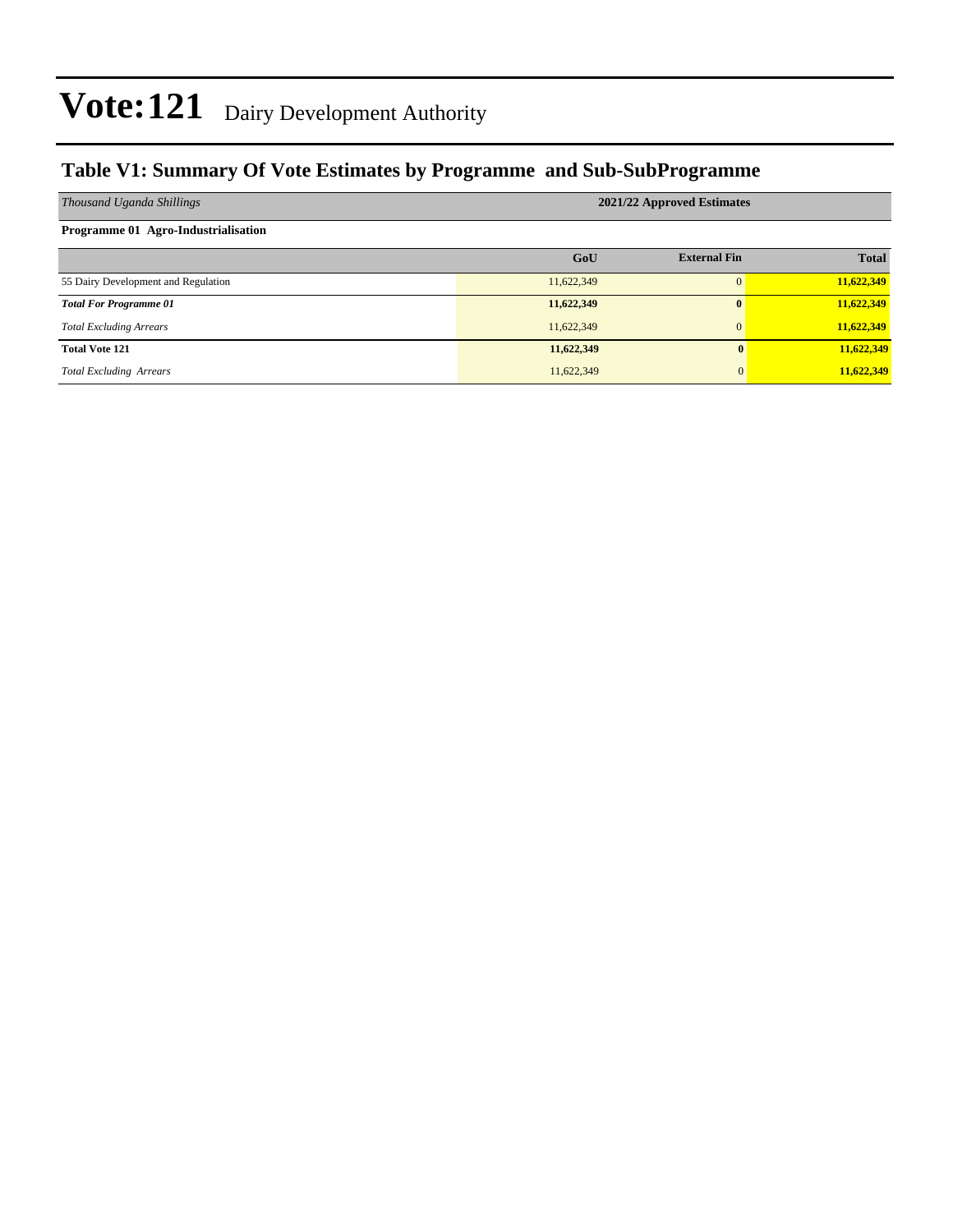### **Table V2: Summary Of Vote Estimates by Sub-SubProgramme,Department and Project**

| Thousand Uganda Shillings                                                 |                  | 2020/21 Approved Budget |                |              |                               |                     | 2021/22 Approved Estimates |  |
|---------------------------------------------------------------------------|------------------|-------------------------|----------------|--------------|-------------------------------|---------------------|----------------------------|--|
| <b>Sub-SubProgramme 55 Dairy Development and Regulation</b>               |                  |                         |                |              |                               |                     |                            |  |
| <b>Recurrent Budget Estimates</b>                                         | <b>Wage</b>      | <b>Non-Wage</b>         | <b>AIA</b>     | <b>Total</b> | <b>Wage</b>                   | <b>Non-Wage</b>     | <b>Total</b>               |  |
| 01 Headquarters                                                           | 1,570,400        | 4,803,592               | $\mathbf{0}$   | 6,373,992    | 4,976,608                     | 5,495,360           | 10,471,968                 |  |
| <b>Total Recurrent Budget Estimates for Sub-</b><br><b>SubProgramme</b>   | 1,570,400        | 4,803,592               | $\bf{0}$       | 6,373,992    | 4,976,608                     | 5,495,360           | 10,471,968                 |  |
| Development Budget Estimates                                              | <b>GoU Dev't</b> | <b>External Fin</b>     | <b>AIA</b>     | <b>Total</b> | <b>GoU Dev't External Fin</b> |                     | <b>Total</b>               |  |
| 1268 Dairy Market Acess and Value Addition                                | 3,642,435        | $\mathbf{0}$            | $\mathbf{0}$   | 3,642,435    | $\Omega$                      | $\Omega$            | $\mathbf{0}$               |  |
| 1751 Retooling of Dairy Development Authority                             | $\mathbf{0}$     | $\mathbf{0}$            | $\mathbf{0}$   | $\bf{0}$     | 1,150,382                     | $\mathbf{0}$        | 1,150,382                  |  |
| <b>Total Development Budget Estimates for Sub-</b><br><b>SubProgramme</b> | 3,642,435        | $\bf{0}$                | $\bf{0}$       | 3,642,435    | 1,150,382                     | $\bf{0}$            | 1,150,382                  |  |
|                                                                           | GoU              | <b>External Fin</b>     | <b>AIA</b>     | <b>Total</b> | GoU                           | <b>External Fin</b> | <b>Total</b>               |  |
| <b>Total For Sub-SubProgramme 55</b>                                      | 10,016,427       | $\bf{0}$                | $\bf{0}$       | 10,016,427   | 11,622,349                    | $\bf{0}$            | 11,622,349                 |  |
| <b>Total Excluding Arrears</b>                                            | 10,016,427       | $\mathbf{0}$            | $\mathbf{0}$   | 10,016,427   | 11,622,349                    | $\overline{0}$      | 11,622,349                 |  |
| <b>Total Vote 121</b>                                                     | 10,016,427       | $\bf{0}$                | $\bf{0}$       | 10,016,427   | 11,622,349                    | $\bf{0}$            | 11,622,349                 |  |
| <b>Total Excluding Arrears</b>                                            | 10,016,427       | $\mathbf{0}$            | $\overline{0}$ | 10,016,427   | 11,622,349                    | $\overline{0}$      | 11,622,349                 |  |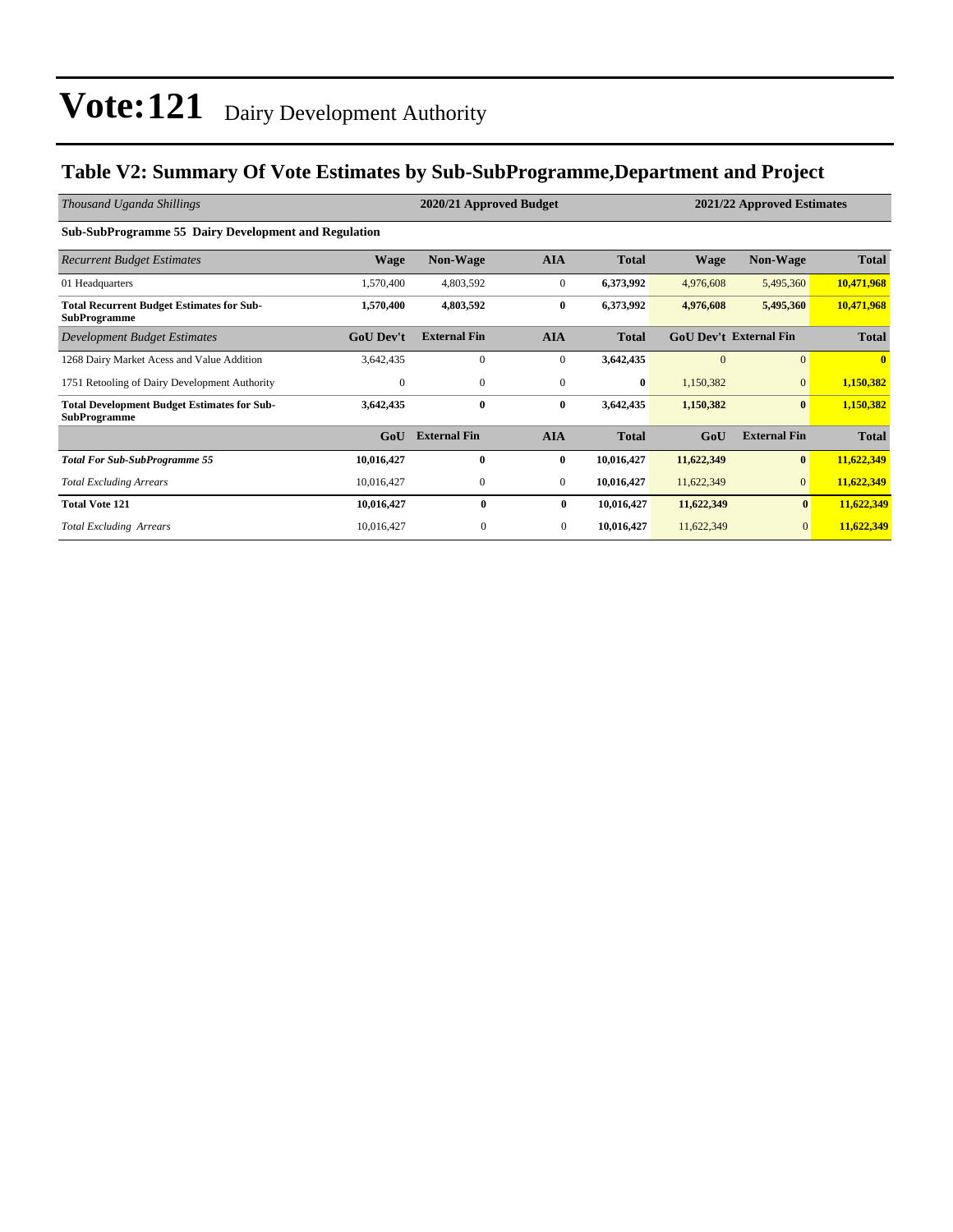### **Table V3: Summary Vote Estimates by Item**

| Thousand Uganda Shillings                                   |           | 2020/21 Approved Budget |          |              |            | 2021/22 Approved Estimates |                         |
|-------------------------------------------------------------|-----------|-------------------------|----------|--------------|------------|----------------------------|-------------------------|
|                                                             | GoU       | External Fin            | AIA      | <b>Total</b> | GoU        | <b>External Fin</b>        | <b>Total</b>            |
| <b>Employees, Goods and Services (Outputs Provided)</b>     | 7,710,607 | 0                       | $\bf{0}$ | 7,710,607    | 10,915,089 | $\bf{0}$                   | 10,915,089              |
| 211102 Contract Staff Salaries                              | 1,950,791 | 0                       | $\bf{0}$ | 1,950,791    | 4,976,608  | $\bf{0}$                   | 4,976,608               |
| 211103 Allowances (Inc. Casuals, Temporary)                 | 244,850   | 0                       | $\bf{0}$ | 244,850      | 234,187    | $\bf{0}$                   | 234,187                 |
| 212101 Social Security Contributions                        | 202,475   | 0                       | $\bf{0}$ | 202,475      | 206,453    | $\bf{0}$                   | 206,453                 |
| 213001 Medical expenses (To employees)                      | 117,790   | $\bf{0}$                | $\bf{0}$ | 117,790      | 198,800    | $\bf{0}$                   | 198,800                 |
| 213002 Incapacity, death benefits and funeral expenses      | 15,000    | 0                       | $\bf{0}$ | 15,000       | 5,000      | $\bf{0}$                   | 5,000                   |
| 213004 Gratuity Expenses                                    | 550,282   | 0                       | $\bf{0}$ | 550,282      | 516,133    | $\bf{0}$                   | 516,133                 |
| 221001 Advertising and Public Relations                     | 77,074    | $\bf{0}$                | $\bf{0}$ | 77,074       | 124,000    | $\bf{0}$                   | 124,000                 |
| 221002 Workshops and Seminars                               | $\bf{0}$  | 0                       | $\bf{0}$ | 0            | 10,840     | $\bf{0}$                   | 10,840                  |
| 221003 Staff Training                                       | 38,580    | $\bf{0}$                | $\bf{0}$ | 38,580       | 11,125     | $\bf{0}$                   | 11,125                  |
| 221004 Recruitment Expenses                                 | 28,000    | 0                       | $\bf{0}$ | 28,000       | 10,000     | $\bf{0}$                   | 10,000                  |
| 221005 Hire of Venue (chairs, projector, etc)               | 19,250    | 0                       | $\bf{0}$ | 19,250       | $\bf{0}$   | $\bf{0}$                   | $\bf{0}$                |
| 221007 Books, Periodicals & Newspapers                      | 600       | 0                       | $\bf{0}$ | 600          | 22,600     | $\bf{0}$                   | 22,600                  |
| 221008 Computer supplies and Information Technology<br>(TT) | 123,104   | 0                       | $\bf{0}$ | 123,104      | 48,000     | $\bf{0}$                   | 48,000                  |
| 221009 Welfare and Entertainment                            | 191,240   | 0                       | $\bf{0}$ | 191,240      | 115,500    | $\bf{0}$                   | 115,500                 |
| 221011 Printing, Stationery, Photocopying and Binding       | 82,131    | 0                       | $\bf{0}$ | 82,131       | 77,228     | $\bf{0}$                   | 77,228                  |
| 221012 Small Office Equipment                               | $\bf{0}$  | 0                       | $\bf{0}$ | 0            | 350        | $\bf{0}$                   | 350                     |
| 221016 IFMS Recurrent costs                                 | 6,000     | 0                       | $\bf{0}$ | 6,000        | 5,000      | $\bf{0}$                   | 5,000                   |
| 221017 Subscriptions                                        | 7,000     | 0                       | $\bf{0}$ | 7,000        | 8,000      | $\bf{0}$                   | 8,000                   |
| 222001 Telecommunications                                   | 20,000    | 0                       | $\bf{0}$ | 20,000       | 26,680     | $\bf{0}$                   | 26,680                  |
| 222002 Postage and Courier                                  | $\bf{0}$  | 0                       | $\bf{0}$ | 0            | 360        | $\bf{0}$                   | 360                     |
| 222003 Information and communications technology<br>(ICT)   | 43,100    | 0                       | $\bf{0}$ | 43,100       | 40,700     | $\bf{0}$                   | 40,700                  |
| 223001 Property Expenses                                    | 92,396    | 0                       | $\bf{0}$ | 92,396       | 63,700     | $\bf{0}$                   | 63,700                  |
| 223002 Rates                                                | 30,000    | 0                       | $\bf{0}$ | 30,000       | 10,248     | $\bf{0}$                   | 10,248                  |
| 223003 Rent – (Produced Assets) to private entities         | 18,000    | 0                       | $\bf{0}$ | 18,000       | $\bf{0}$   | $\bf{0}$                   | $\overline{\mathbf{0}}$ |
| 223004 Guard and Security services                          | 104,520   | 0                       | $\bf{0}$ | 104,520      | 109,200    | $\bf{0}$                   | 109,200                 |
| 223005 Electricity                                          | 52,200    | 0                       | $\bf{0}$ | 52,200       | 31,035     | $\bf{0}$                   | 31,035                  |
| 223006 Water                                                | 30,010    | 0                       | $\bf{0}$ | 30,010       | 26,925     | $\bf{0}$                   | 26,925                  |
| 223007 Other Utilities- (fuel, gas, firewood, charcoal)     | 43,100    | 0                       | $\bf{0}$ | 43,100       | 1,920      | $\bf{0}$                   | 1,920                   |
| 224001 Medical Supplies                                     | 571,000   | 0                       | $\bf{0}$ | 571,000      | 586,765    | $\bf{0}$                   | 586,765                 |
| 224004 Cleaning and Sanitation                              | 14,000    | 0                       | $\bf{0}$ | 14,000       | 8,556      | $\bf{0}$                   | 8,556                   |
| 224005 Uniforms, Beddings and Protective Gear               | 29,103    | 0                       | $\bf{0}$ | 29,103       | 7,350      | $\bf{0}$                   | 7,350                   |
| 224006 Agricultural Supplies                                | 1,120,567 | 0                       | $\bf{0}$ | 1,120,567    | 1,830,346  | $\bf{0}$                   | 1,830,346               |
| 225001 Consultancy Services- Short term                     | 92,311    | 0                       | $\bf{0}$ | 92,311       | 76,000     | $\bf{0}$                   | 76,000                  |
| 226001 Insurances                                           | 68,504    | 0                       | $\bf{0}$ | 68,504       | 10,520     | $\bf{0}$                   | 10,520                  |
| 227001 Travel inland                                        | 1,331,653 | 0                       | $\bf{0}$ | 1,331,653    | 1,171,213  | $\bf{0}$                   | 1,171,213               |
| 227002 Travel abroad                                        | 62,969    | 0                       | $\bf{0}$ | 62,969       | 61,599     | $\bf{0}$                   | 61,599                  |
| 227004 Fuel, Lubricants and Oils                            | 179,000   | 0                       | $\bf{0}$ | 179,000      | 149,147    | $\bf{0}$                   | 149,147                 |
| 228001 Maintenance - Civil                                  | 25,000    | 0                       | $\bf{0}$ | 25,000       | $\bf{0}$   | $\bf{0}$                   | $\bf{0}$                |
| 228002 Maintenance - Vehicles                               | 94,400    | 0                       | $\bf{0}$ | 94,400       | 113,000    | $\bf{0}$                   | 113,000                 |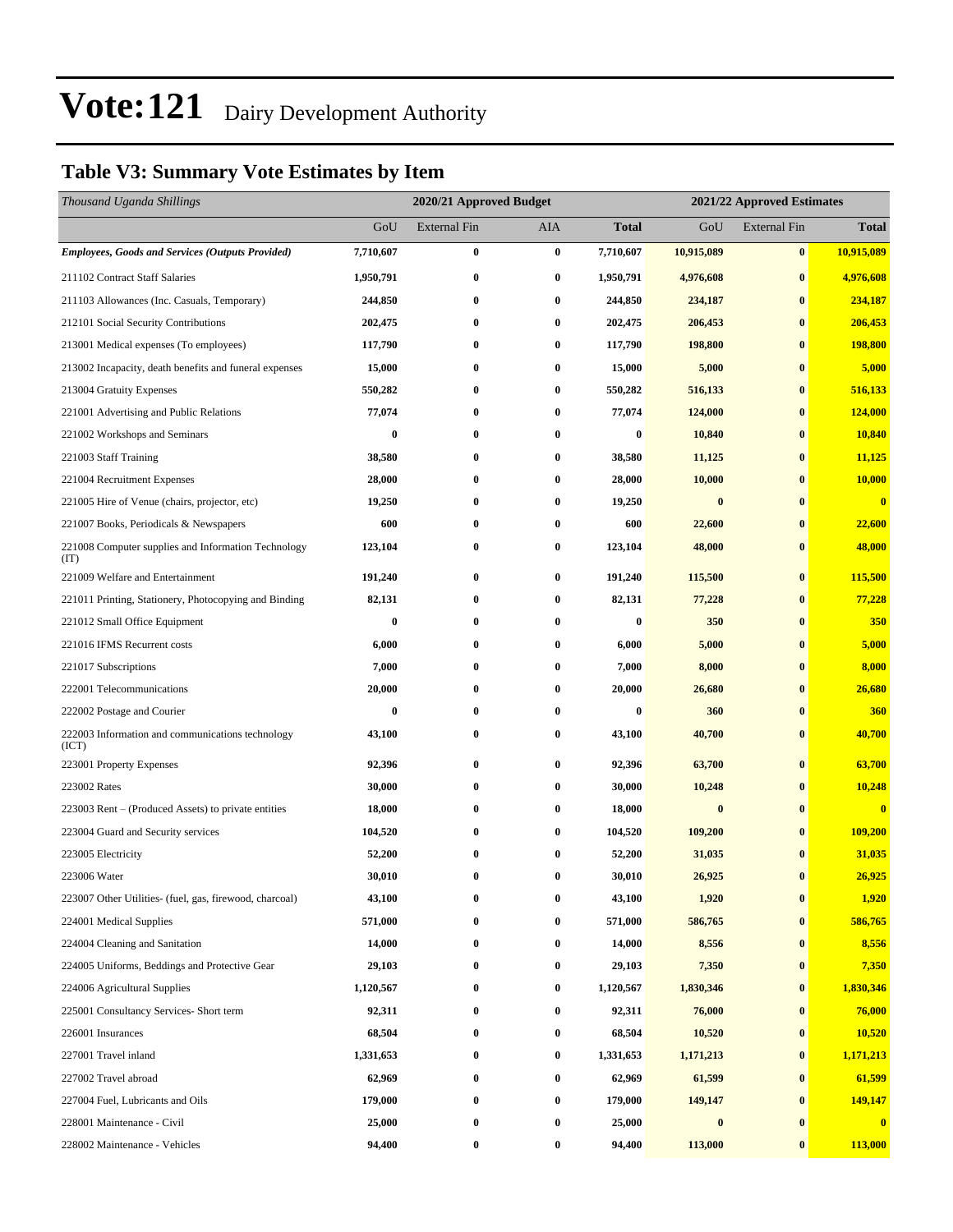| 228003 Maintenance – Machinery, Equipment &<br>Furniture      | 33,008           | $\bf{0}$     | $\mathbf{0}$   | 33,008     | 20,000     | $\bf{0}$        | 20,000     |
|---------------------------------------------------------------|------------------|--------------|----------------|------------|------------|-----------------|------------|
| 228004 Maintenance – Other                                    | 1,600            | $\bf{0}$     | $\bf{0}$       | 1,600      | $\bf{0}$   | $\mathbf{0}$    | $\bf{0}$   |
| <b>Investment</b> (Capital Purchases)                         | 2,305,820        | $\bf{0}$     | $\bf{0}$       | 2,305,820  | 707,260    | $\mathbf{0}$    | 707,260    |
| 281504 Monitoring, Supervision & Appraisal of Capital<br>work | 44,320           | $\bf{0}$     | $\bf{0}$       | 44,320     | $\bf{0}$   | $\mathbf{0}$    | $\bf{0}$   |
| 312101 Non-Residential Buildings                              | 1,428,000        | $\bf{0}$     | $\bf{0}$       | 1,428,000  | 149,000    | $\mathbf{0}$    | 149,000    |
| 312104 Other Structures                                       | 252,000          | $\bf{0}$     | $\bf{0}$       | 252,000    | 20,960     | $\bf{0}$        | 20,960     |
| 312201 Transport Equipment                                    | $\boldsymbol{0}$ | $\bf{0}$     | $\bf{0}$       | $\bf{0}$   | 427,000    | $\bf{0}$        | 427,000    |
| 312202 Machinery and Equipment                                | 580,000          | $\bf{0}$     | $\bf{0}$       | 580,000    | 70,000     | $\bf{0}$        | 70,000     |
| 312203 Furniture & Fixtures                                   | $\bf{0}$         | $\bf{0}$     | $\mathbf{0}$   | $\bf{0}$   | 40,300     | $\mathbf{0}$    | 40,300     |
| 314203 Finished goods                                         | 1,500            | $\bf{0}$     | $\bf{0}$       | 1,500      | $\bf{0}$   | $\bf{0}$        | $\bf{0}$   |
| <b>Grand Total Vote 121</b>                                   | 10,016,427       | $\bf{0}$     | $\bf{0}$       | 10,016,427 | 11,622,349 | $\mathbf{0}$    | 11,622,349 |
| <b>Total Excluding Arrears</b>                                | 10,016,427       | $\mathbf{0}$ | $\overline{0}$ | 10,016,427 | 11,622,349 | $\vert 0 \vert$ | 11,622,349 |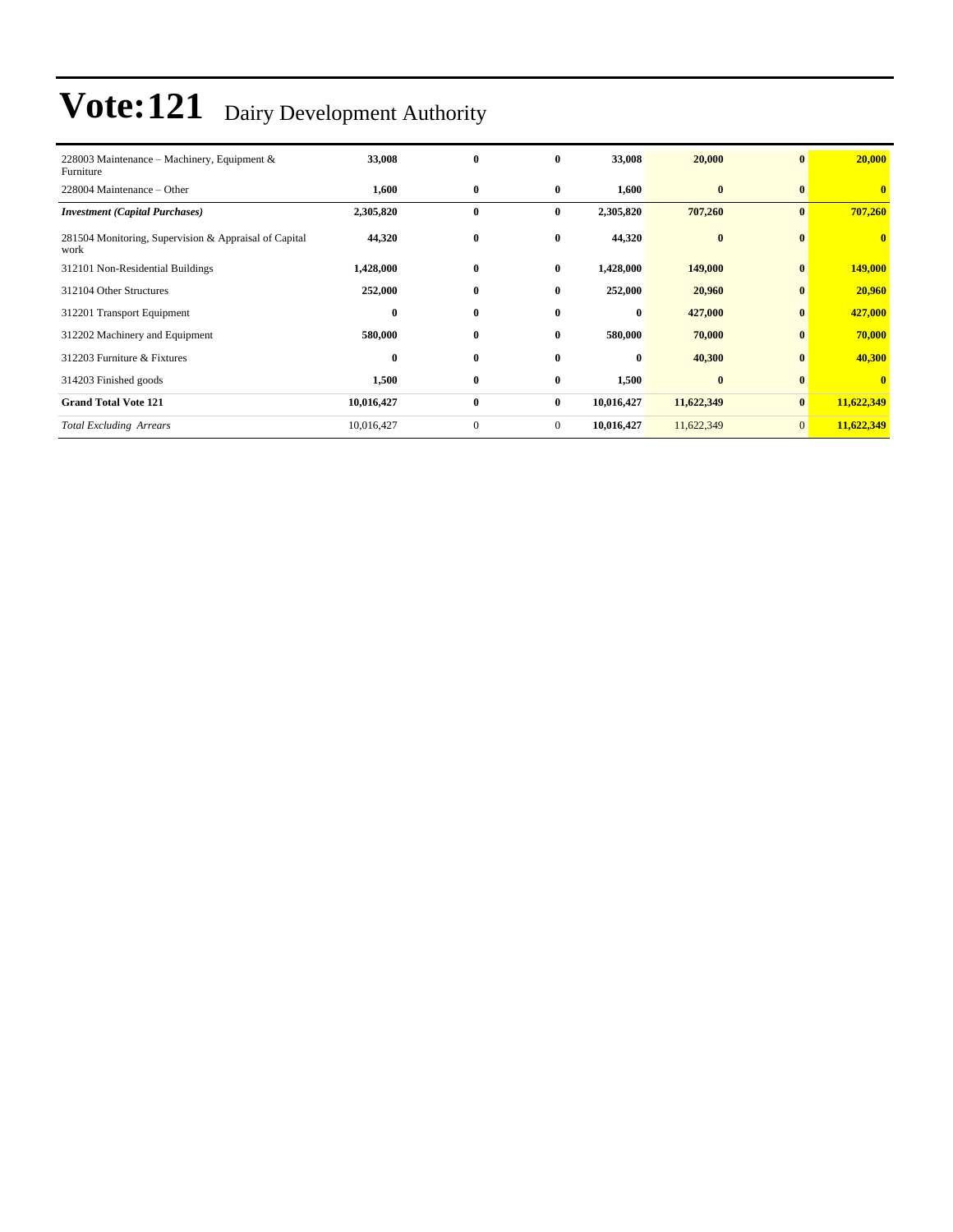### **Table V4: Detailed Estimates by Sub-SubProgramme, Department,Project and Budget Output and Item**

#### *Sub-SubProgrammme 55 Dairy Development and Regulation*

*Recurrent Budget Estimates*

### **Department 01 Headquarters** *Thousand Uganda Shillings* **2020/21 Approved Budget 2021/22 Approved Estimates Outputs Provided** Wage Non Wage AIA **Total** Wage Non Wage **Total** *Budget Output 015501 Support to dairy development* 211102 Contract Staff Salaries 1,570,400 0 0 **1,570,400** 0 0 **0** 211103 Allowances (Inc. Casuals, Temporary) 0 236,000 0 **236,000** 0 12,360 **12,360** 212101 Social Security Contributions 0 164,436 0 **164,436** 0 0 **0** 213001 Medical expenses (To employees) 0 117,790 0 **117,790** 0 0 **0** 213002 Incapacity, death benefits and funeral expenses 0 15,000 0 **15,000** 0 0 **0** 213004 Gratuity Expenses 0 446,651 0 **446,651** 0 0 **0** 221001 Advertising and Public Relations 0 10,000 0 **10,000** 0 27,000 **27,000** 221002 Workshops and Seminars 0 0 0 **0** 0 10,800 **10,800** 221003 Staff Training 0 38,580 0 **38,580** 0 1,125 **1,125** 221004 Recruitment Expenses 0 20,000 0 **20,000** 0 0 **0** 221007 Books, Periodicals & Newspapers 0 600 0 **600** 0 22,600 **22,600** 221008 Computer supplies and Information Technology (IT) 0 95,000 0 **95,000** 0 22,000 **22,000** 221009 Welfare and Entertainment 0 93,000 0 **93,000** 0 60,000 **60,000** 221011 Printing, Stationery, Photocopying and Binding 0 49,913 0 **49,913** 0 47,698 **47,698** 221016 IFMS Recurrent costs 0 6,000 0 **6,000** 0 5,000 **5,000** 221017 Subscriptions 0 7,000 0 **7,000** 0 2,800 **2,800** 222001 Telecommunications 0 20,000 0 **20,000** 0 23,880 **23,880** 222002 Postage and Courier 0 0 0 **0** 0 360 **360** 222003 Information and communications technology (ICT) 0 35,000 0 **35,000** 0 36,700 **36,700** 223001 Property Expenses 0 53,000 0 **53,000** 0 62,200 **62,200** 223002 Rates 0 30,000 0 **30,000** 0 10,248 **10,248** 223004 Guard and Security services 0 104,520 0 **104,520** 0 109,200 **109,200** 223005 Electricity 0 28,200 0 **28,200** 0 31,035 **31,035** 223006 Water 0 18,010 0 **18,010** 0 26,925 **26,925** 223007 Other Utilities- (fuel, gas, firewood, charcoal) 0 0 0 **0** 0 1,920 **1,920** 224001 Medical Supplies 0 0 0 **0** 0 314,817 **314,817** 224004 Cleaning and Sanitation 0 14,000 0 **14,000** 0 8,556 **8,556** 224005 Uniforms, Beddings and Protective Gear 0 10,000 0 **10,000** 0 0 **0** 224006 Agricultural Supplies 0 0 0 **0** 0 288,054 **288,054** 225001 Consultancy Services- Short term 0 50,000 0 **50,000** 0 26,000 **26,000** 226001 Insurances 0 27,000 0 **27,000** 0 10,520 **10,520** 227001 Travel inland 0 210,307 0 **210,307** 0 308,850 **308,850** 227002 Travel abroad 0 0 0 **0** 0 37,599 **37,599** 227004 Fuel, Lubricants and Oils 0 85,000 0 **85,000** 0 149,147 **149,147**

228001 Maintenance - Civil 0 25,000 0 **25,000** 0 0 **0**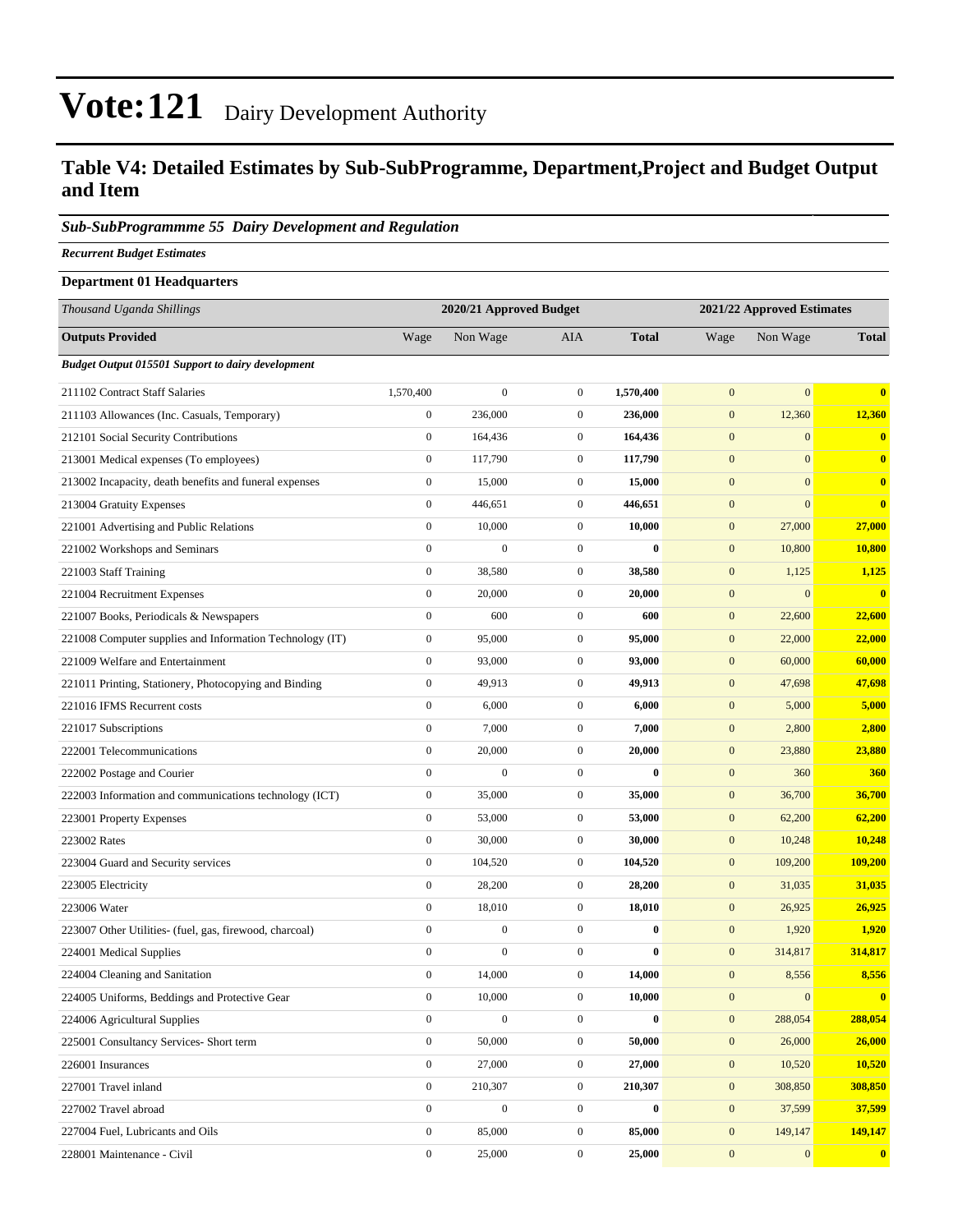| 228002 Maintenance - Vehicles                                               | $\boldsymbol{0}$ | 80,000           | $\boldsymbol{0}$ | 80,000    | $\mathbf{0}$          | 113,000        | 113,000       |
|-----------------------------------------------------------------------------|------------------|------------------|------------------|-----------|-----------------------|----------------|---------------|
| 228003 Maintenance – Machinery, Equipment & Furniture                       | $\boldsymbol{0}$ | 25,800           | $\mathbf{0}$     | 25,800    | $\mathbf{0}$          | $\mathbf{0}$   | $\bf{0}$      |
| 228004 Maintenance – Other                                                  | $\boldsymbol{0}$ | 1,600            | $\mathbf{0}$     | 1,600     | $\mathbf{0}$          | $\mathbf{0}$   | $\bf{0}$      |
| <b>Total Cost of Budget Output 01</b>                                       | 1,570,400        | 2,117,406        | 0                | 3,687,806 | $\boldsymbol{\theta}$ | 1,770,395      | 1,770,395     |
| <b>Budget Output 015502 Promotion of dairy production and marketing</b>     |                  |                  |                  |           |                       |                |               |
| 221001 Advertising and Public Relations                                     | $\boldsymbol{0}$ | 17,878           | $\mathbf{0}$     | 17,878    | $\mathbf{0}$          | $\mathbf{0}$   | $\bf{0}$      |
| 221002 Workshops and Seminars                                               | $\boldsymbol{0}$ | $\boldsymbol{0}$ | $\overline{0}$   | $\bf{0}$  | $\mathbf{0}$          | 40             | 40            |
| 221005 Hire of Venue (chairs, projector, etc)                               | $\boldsymbol{0}$ | 19,250           | $\overline{0}$   | 19,250    | $\mathbf{0}$          | $\mathbf{0}$   | $\bf{0}$      |
| 221008 Computer supplies and Information Technology (IT)                    | $\boldsymbol{0}$ | 28,104           | $\mathbf{0}$     | 28,104    | $\mathbf{0}$          | $\mathbf{0}$   | $\bf{0}$      |
| 222003 Information and communications technology (ICT)                      | $\boldsymbol{0}$ | 8,100            | $\mathbf{0}$     | 8,100     | $\mathbf{0}$          | $\mathbf{0}$   | $\bf{0}$      |
| 223001 Property Expenses                                                    | $\mathbf{0}$     | $\boldsymbol{0}$ | $\mathbf{0}$     | $\bf{0}$  | $\mathbf{0}$          | 1,500          | 1,500         |
| 224001 Medical Supplies                                                     | $\boldsymbol{0}$ | $\boldsymbol{0}$ | $\mathbf{0}$     | $\bf{0}$  | $\mathbf{0}$          | 194,900        | 194,900       |
| 224006 Agricultural Supplies                                                | $\boldsymbol{0}$ | 850,423          | $\mathbf{0}$     | 850,423   | $\mathbf{0}$          | 910,570        | 910,570       |
| 227001 Travel inland                                                        | $\boldsymbol{0}$ | 453,563          | $\mathbf{0}$     | 453,563   | $\mathbf{0}$          | 204,413        | 204,413       |
| 227004 Fuel, Lubricants and Oils                                            | $\boldsymbol{0}$ | 26,000           | $\mathbf{0}$     | 26,000    | $\mathbf{0}$          | $\mathbf{0}$   | $\bf{0}$      |
| 228003 Maintenance – Machinery, Equipment & Furniture                       | $\boldsymbol{0}$ | 7,208            | $\mathbf{0}$     | 7,208     | $\mathbf{0}$          | 5,000          | 5,000         |
| <b>Total Cost of Budget Output 02</b>                                       | 0                | 1,410,526        | 0                | 1,410,526 | $\boldsymbol{\theta}$ | 1,316,423      | 1,316,423     |
| Budget Output 015503 Quality assurance and regulation along the value chain |                  |                  |                  |           |                       |                |               |
| 211103 Allowances (Inc. Casuals, Temporary)                                 | $\boldsymbol{0}$ | 8,850            | $\overline{0}$   | 8,850     | $\mathbf{0}$          | $\mathbf{0}$   | $\bf{0}$      |
| 221001 Advertising and Public Relations                                     | $\boldsymbol{0}$ | 49,196           | $\mathbf{0}$     | 49,196    | $\mathbf{0}$          | 97,000         | 97,000        |
| 221011 Printing, Stationery, Photocopying and Binding                       | $\boldsymbol{0}$ | 20,218           | $\mathbf{0}$     | 20,218    | $\mathbf{0}$          | 28,115         | 28,115        |
| 222001 Telecommunications                                                   | $\mathbf{0}$     | $\overline{0}$   | $\mathbf{0}$     | $\bf{0}$  | $\mathbf{0}$          | 2,800          | 2,800         |
| 223001 Property Expenses                                                    | $\boldsymbol{0}$ | 39,396           | $\mathbf{0}$     | 39,396    | $\mathbf{0}$          | $\mathbf{0}$   | $\bf{0}$      |
| 223003 Rent – (Produced Assets) to private entities                         | $\boldsymbol{0}$ | 18,000           | $\mathbf{0}$     | 18,000    | $\boldsymbol{0}$      | $\overline{0}$ | $\bf{0}$      |
| 224001 Medical Supplies                                                     | $\boldsymbol{0}$ | 206,000          | $\mathbf{0}$     | 206,000   | $\mathbf{0}$          | 41,808         | 41,808        |
| 224005 Uniforms, Beddings and Protective Gear                               | $\boldsymbol{0}$ | 19,103           | $\mathbf{0}$     | 19,103    | $\mathbf{0}$          | $\mathbf{0}$   | $\bf{0}$      |
| 224006 Agricultural Supplies                                                | $\boldsymbol{0}$ | 218,145          | $\mathbf{0}$     | 218,145   | $\mathbf{0}$          | 122,000        | 122,000       |
| 227001 Travel inland                                                        | $\boldsymbol{0}$ | 565,784          | $\mathbf{0}$     | 565,784   | $\mathbf{0}$          | 569,395        | 569,395       |
| 227002 Travel abroad                                                        | $\mathbf{0}$     | 62,969           | $\mathbf{0}$     | 62,969    | $\mathbf{0}$          | 24,000         | <b>24,000</b> |
| 227004 Fuel, Lubricants and Oils                                            | $\boldsymbol{0}$ | 68,000           | $\mathbf{0}$     | 68,000    | $\mathbf{0}$          | $\mathbf{0}$   | $\bf{0}$      |
| <b>Total Cost of Budget Output 03</b>                                       | 0                | 1,275,661        | 0                | 1,275,661 | $\boldsymbol{\theta}$ | 885,118        | 885,118       |
| <b>Budget Output 015519 Human Resource Management Services</b>              |                  |                  |                  |           |                       |                |               |
| 211102 Contract Staff Salaries                                              | $\mathbf{0}$     | $\boldsymbol{0}$ | $\overline{0}$   | $\bf{0}$  | 4,976,608             | $\mathbf{0}$   | 4,976,608     |
| 211103 Allowances (Inc. Casuals, Temporary)                                 | $\boldsymbol{0}$ | $\boldsymbol{0}$ | $\overline{0}$   | $\bf{0}$  | $\mathbf{0}$          | 221,827        | 221,827       |
| 212101 Social Security Contributions                                        | $\boldsymbol{0}$ | $\boldsymbol{0}$ | $\overline{0}$   | $\bf{0}$  | $\boldsymbol{0}$      | 206,453        | 206,453       |
| 213001 Medical expenses (To employees)                                      | $\boldsymbol{0}$ | $\boldsymbol{0}$ | $\overline{0}$   | $\bf{0}$  | $\mathbf{0}$          | 198,800        | 198,800       |
| 213002 Incapacity, death benefits and funeral expenses                      | $\boldsymbol{0}$ | $\boldsymbol{0}$ | $\overline{0}$   | $\bf{0}$  | $\mathbf{0}$          | 5,000          | 5,000         |
| 213004 Gratuity Expenses                                                    | $\boldsymbol{0}$ | $\boldsymbol{0}$ | $\overline{0}$   | $\bf{0}$  | $\mathbf{0}$          | 516,133        | 516,133       |
| 221003 Staff Training                                                       | $\boldsymbol{0}$ | $\boldsymbol{0}$ | $\mathbf{0}$     | $\bf{0}$  | $\mathbf{0}$          | 10,000         | 10,000        |
| 221004 Recruitment Expenses                                                 | $\boldsymbol{0}$ | $\boldsymbol{0}$ | $\boldsymbol{0}$ | $\bf{0}$  | $\mathbf{0}$          | 10,000         | 10,000        |
| 221009 Welfare and Entertainment                                            | $\boldsymbol{0}$ | $\boldsymbol{0}$ | $\boldsymbol{0}$ | $\bf{0}$  | $\mathbf{0}$          | 55,500         | 55,500        |
| 221011 Printing, Stationery, Photocopying and Binding                       | $\boldsymbol{0}$ | $\boldsymbol{0}$ | $\overline{0}$   | $\bf{0}$  | $\mathbf{0}$          | 1,415          | 1,415         |
| 221017 Subscriptions                                                        | $\boldsymbol{0}$ | $\boldsymbol{0}$ | $\overline{0}$   | $\bf{0}$  | $\mathbf{0}$          | 5,200          | 5,200         |
| 224005 Uniforms, Beddings and Protective Gear                               | $\boldsymbol{0}$ | $\boldsymbol{0}$ | $\mathbf{0}$     | $\bf{0}$  | $\mathbf{0}$          | 7,100          | 7,100         |
| 224006 Agricultural Supplies                                                | $\boldsymbol{0}$ | $\boldsymbol{0}$ | $\boldsymbol{0}$ | $\bf{0}$  | $\mathbf{0}$          | 147,440        | 147,440       |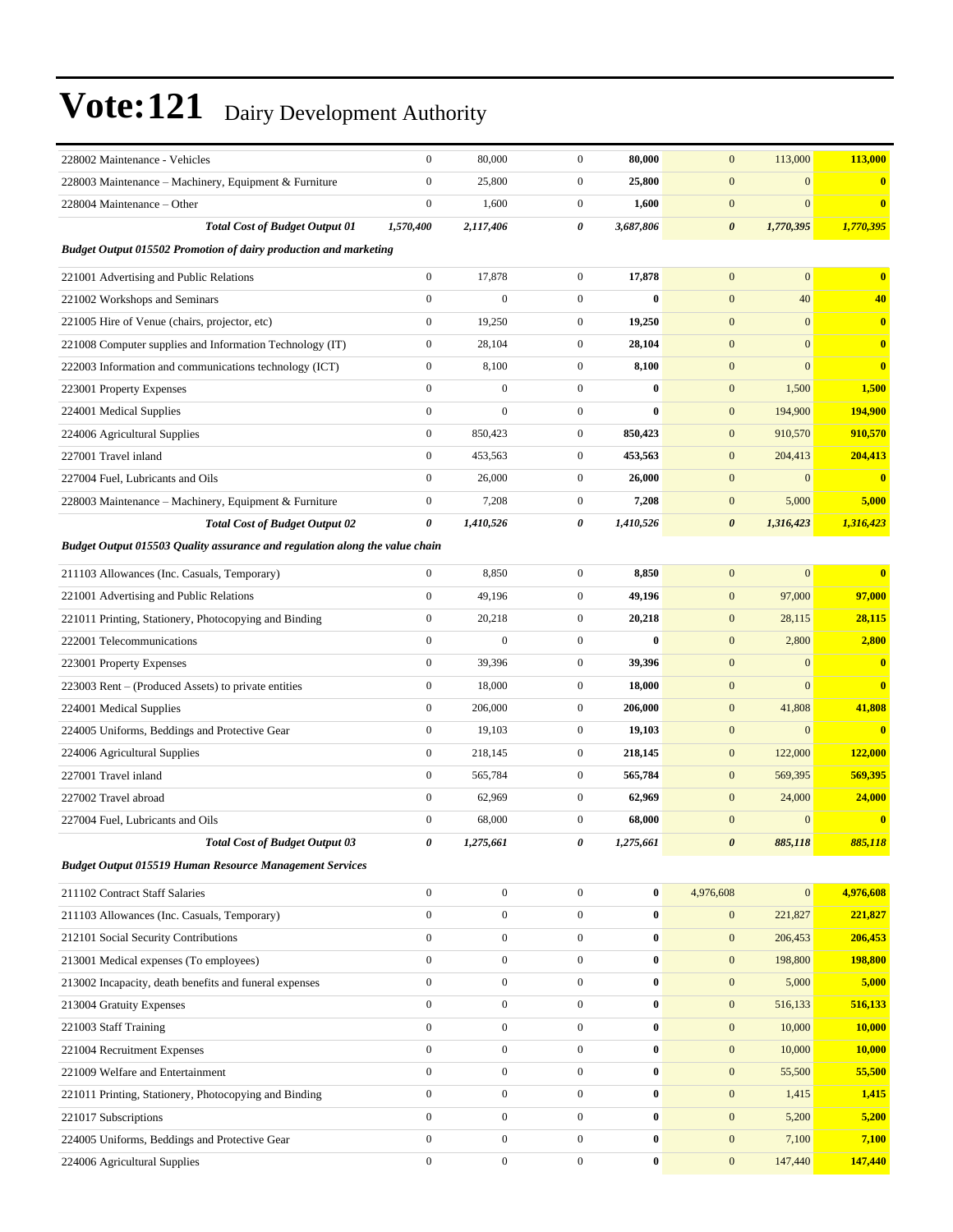| 225001 Consultancy Services- Short term                 |                                       | $\Omega$     | $\mathbf{0}$ |   | $\bf{0}$  | $\mathbf{0}$ | 50,000    | 50,000     |
|---------------------------------------------------------|---------------------------------------|--------------|--------------|---|-----------|--------------|-----------|------------|
| 227001 Travel inland                                    |                                       | $\mathbf{0}$ | $\mathbf{0}$ |   | $\bf{0}$  | $\mathbf{0}$ | 88.556    | 88,556     |
|                                                         | <b>Total Cost of Budget Output 19</b> | 0            | 0            | 0 | 0         | 4,976,608    | 1,523,425 | 6,500,032  |
|                                                         | <b>Total Cost Of Outputs Provided</b> | 1,570,400    | 4.803.592    |   | 6.373.992 | 4.976.608    | 5,495,360 | 10.471.968 |
| <b>Total Cost for Department 01</b>                     |                                       | 1,570,400    | 4,803,592    |   | 6.373.992 | 4.976.608    | 5,495,360 | 10,471,968 |
| <b>Total Excluding Arrears</b>                          |                                       | 1.570.400    | 4,803,592    |   | 6.373.992 | 4,976,608    | 5,495,360 | 10,471,968 |
| $D_{\text{max}}$ <i>Lemma and Davison Davison at an</i> |                                       |              |              |   |           |              |           |            |

*Development Budget Estimates*

#### **Project 1268 Dairy Market Acess and Value Addition**

| Thousand Uganda Shillings                                                          |                               | 2020/21 Approved Budget |                       |              |                               | 2021/22 Draft Estimates |                         |
|------------------------------------------------------------------------------------|-------------------------------|-------------------------|-----------------------|--------------|-------------------------------|-------------------------|-------------------------|
| <b>Outputs Provided</b>                                                            | GoU Dev't External Fin        |                         | <b>AIA</b>            | <b>Total</b> | GoU Dev't External Fin        |                         | <b>Total</b>            |
| <b>Budget Output 015501 Support to dairy development</b>                           |                               |                         |                       |              |                               |                         |                         |
| 211102 Contract Staff Salaries                                                     | 380,391                       | $\overline{0}$          | $\mathbf{0}$          | 380,391      | $\overline{0}$                | $\overline{0}$          | $\overline{\mathbf{0}}$ |
| 212101 Social Security Contributions                                               | 38.039                        | $\overline{0}$          | $\mathbf{0}$          | 38.039       | $\mathbf{0}$                  | $\mathbf{0}$            | $\overline{\mathbf{0}}$ |
| 213004 Gratuity Expenses                                                           | 103,631                       | $\boldsymbol{0}$        | $\boldsymbol{0}$      | 103,631      | $\mathbf{0}$                  | $\mathbf{0}$            | $\mathbf{0}$            |
| 221004 Recruitment Expenses                                                        | 8,000                         | $\boldsymbol{0}$        | $\boldsymbol{0}$      | 8,000        | $\mathbf{0}$                  | $\overline{0}$          | $\overline{\mathbf{0}}$ |
| 221009 Welfare and Entertainment                                                   | 98,240                        | $\boldsymbol{0}$        | $\boldsymbol{0}$      | 98,240       | $\mathbf{0}$                  | $\mathbf{0}$            | $\mathbf{0}$            |
| 221011 Printing, Stationery, Photocopying and Binding                              | 12,000                        | $\boldsymbol{0}$        | $\boldsymbol{0}$      | 12,000       | $\mathbf{0}$                  | $\mathbf{0}$            | $\mathbf{0}$            |
| 223005 Electricity                                                                 | 24,000                        | $\overline{0}$          | $\mathbf{0}$          | 24,000       | $\mathbf{0}$                  | $\mathbf{0}$            | $\overline{\mathbf{0}}$ |
| 223006 Water                                                                       | 12,000                        | $\overline{0}$          | $\boldsymbol{0}$      | 12,000       | $\mathbf{0}$                  | $\mathbf{0}$            | $\overline{\mathbf{0}}$ |
| 223007 Other Utilities- (fuel, gas, firewood, charcoal)                            | 43,100                        | $\mathbf{0}$            | $\boldsymbol{0}$      | 43,100       | $\mathbf{0}$                  | $\overline{0}$          | $\overline{\mathbf{0}}$ |
| 224006 Agricultural Supplies                                                       | 52,000                        | $\boldsymbol{0}$        | $\boldsymbol{0}$      | 52,000       | $\boldsymbol{0}$              | $\overline{0}$          | $\mathbf{0}$            |
| 225001 Consultancy Services- Short term                                            | 42,311                        | $\boldsymbol{0}$        | $\boldsymbol{0}$      | 42,311       | $\boldsymbol{0}$              | $\mathbf{0}$            | $\bf{0}$                |
| 226001 Insurances                                                                  | 41,504                        | $\boldsymbol{0}$        | $\boldsymbol{0}$      | 41,504       | $\boldsymbol{0}$              | $\boldsymbol{0}$        | $\bf{0}$                |
| 227001 Travel inland                                                               | 48,000                        | $\overline{0}$          | $\boldsymbol{0}$      | 48,000       | $\overline{0}$                | $\overline{0}$          | $\overline{\mathbf{0}}$ |
| 228002 Maintenance - Vehicles                                                      | 14,400                        | $\boldsymbol{0}$        | $\boldsymbol{0}$      | 14,400       | $\overline{0}$                | $\overline{0}$          | $\overline{\mathbf{0}}$ |
| <b>Total Cost Of Budget Output 015501</b>                                          | 917,615                       | $\theta$                | $\pmb{\theta}$        | 917,615      | $\boldsymbol{\theta}$         | $\boldsymbol{\theta}$   | $\boldsymbol{\theta}$   |
| <b>Budget Output 015502 Promotion of dairy production and marketing</b>            |                               |                         |                       |              |                               |                         |                         |
| 227001 Travel inland                                                               | 54,000                        | $\boldsymbol{0}$        | $\boldsymbol{0}$      | 54,000       | $\overline{0}$                | $\mathbf{0}$            | $\mathbf{0}$            |
| <b>Total Cost Of Budget Output 015502</b>                                          | 54,000                        | 0                       | $\pmb{\theta}$        | 54,000       | $\boldsymbol{\theta}$         | $\pmb{\theta}$          | $\boldsymbol{\theta}$   |
| Budget Output 015503 Quality assurance and regulation along the value chain        |                               |                         |                       |              |                               |                         |                         |
| 224001 Medical Supplies                                                            | 365,000                       | $\mathbf{0}$            | $\mathbf{0}$          | 365,000      | $\mathbf{0}$                  | $\mathbf{0}$            | $\overline{\mathbf{0}}$ |
| Total Cost Of Budget Output 015503                                                 | 365,000                       | 0                       | $\boldsymbol{\theta}$ | 365,000      | $\boldsymbol{\theta}$         | $\boldsymbol{\theta}$   | $\boldsymbol{\theta}$   |
| <b>Total Cost for Outputs Provided</b>                                             | 1,336,615                     | $\overline{0}$          | $\mathbf{0}$          | 1,336,615    | $\overline{0}$                | $\overline{0}$          | $\bf{0}$                |
| <b>Capital Purchases</b>                                                           | <b>GoU Dev't External Fin</b> |                         | <b>AIA</b>            | <b>Total</b> | <b>GoU Dev't External Fin</b> |                         | <b>Total</b>            |
| <b>Budget Output 015572 Government Buildings and Administrative Infrastructure</b> |                               |                         |                       |              |                               |                         |                         |
| 281504 Monitoring, Supervision & Appraisal of Capital work                         | 44,320                        | $\boldsymbol{0}$        | $\boldsymbol{0}$      | 44,320       | $\mathbf{0}$                  | $\mathbf{0}$            | $\bf{0}$                |
| 312101 Non-Residential Buildings                                                   | 1,428,000                     | $\mathbf{0}$            | $\boldsymbol{0}$      | 1,428,000    | $\boldsymbol{0}$              | $\mathbf{0}$            | $\overline{\mathbf{0}}$ |
| 312104 Other Structures                                                            | 252,000                       | $\overline{0}$          | $\boldsymbol{0}$      | 252,000      | $\boldsymbol{0}$              | $\overline{0}$          | $\bf{0}$                |
| 314203 Finished goods                                                              | 1,500                         | $\overline{0}$          | $\boldsymbol{0}$      | 1,500        | $\boldsymbol{0}$              | $\overline{0}$          | $\overline{\mathbf{0}}$ |
| <b>Total Cost Of Budget Output 015572</b>                                          | 1,725,820                     | $\theta$                | 0                     | 1,725,820    | $\boldsymbol{\theta}$         | $\boldsymbol{\theta}$   | $\boldsymbol{\theta}$   |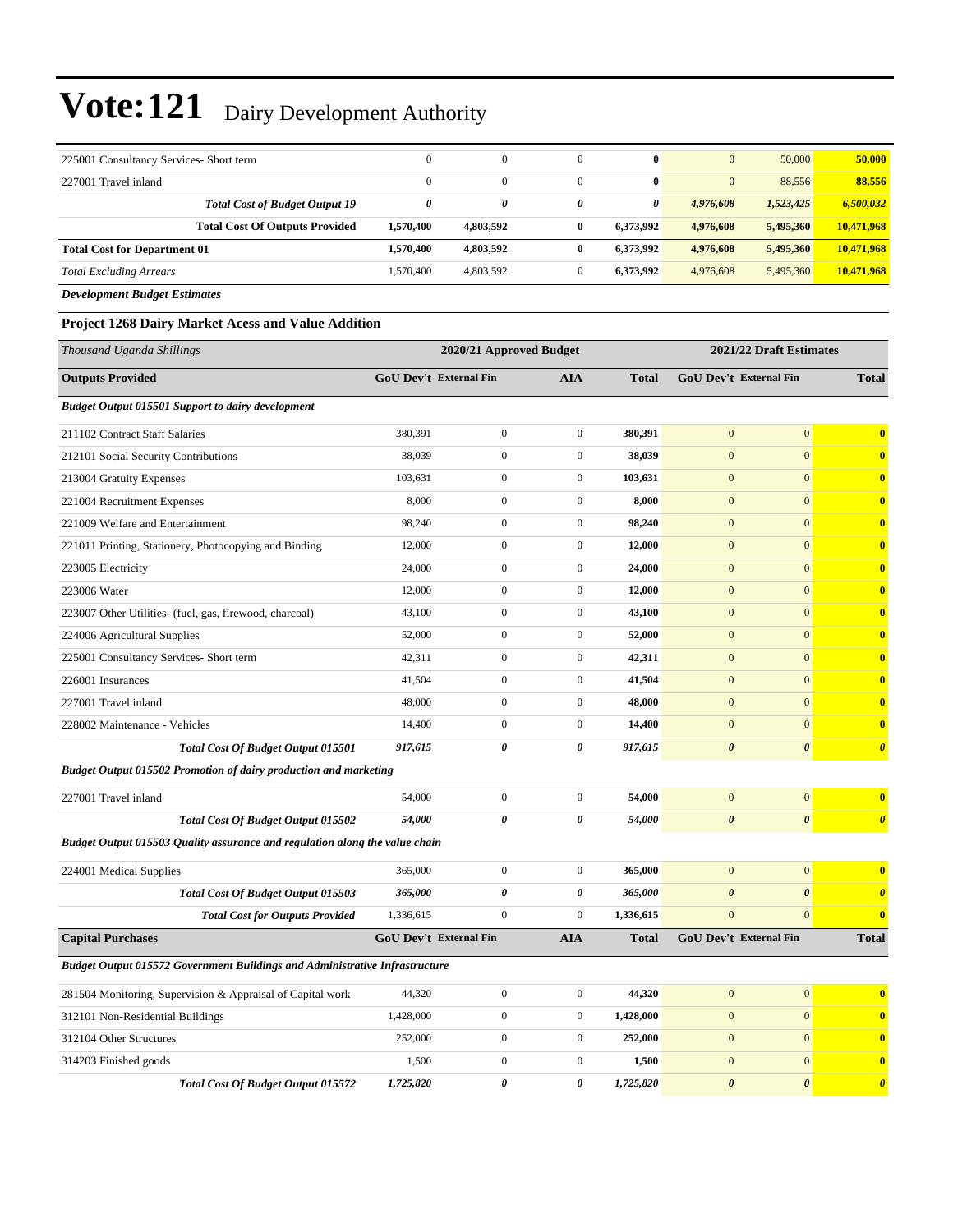| Budget Output 015577 Purchase of Specialised Machinery & Equipment            |                  |                               |                  |              |                       |                               |                         |
|-------------------------------------------------------------------------------|------------------|-------------------------------|------------------|--------------|-----------------------|-------------------------------|-------------------------|
| 312202 Machinery and Equipment                                                | 580,000          | $\boldsymbol{0}$              | $\mathbf{0}$     | 580,000      | $\mathbf{0}$          | $\mathbf{0}$                  | $\overline{\mathbf{0}}$ |
| Total Cost Of Budget Output 015577                                            | 580,000          | 0                             | 0                | 580,000      | $\boldsymbol{\theta}$ | $\boldsymbol{\theta}$         | $\boldsymbol{\theta}$   |
| <b>Total Cost for Capital Purchases</b>                                       | 2,305,820        | $\boldsymbol{0}$              | $\mathbf{0}$     | 2,305,820    | $\mathbf{0}$          | $\mathbf{0}$                  | $\bf{0}$                |
| <b>Total Cost for Project: 1268</b>                                           | 3,642,435        | $\boldsymbol{0}$              | $\boldsymbol{0}$ | 3,642,435    | $\mathbf{0}$          | $\overline{0}$                | $\bf{0}$                |
| <b>Total Excluding Arrears</b>                                                | 3,642,435        | $\boldsymbol{0}$              | $\boldsymbol{0}$ | 3,642,435    | $\boldsymbol{0}$      | $\mathbf{0}$                  | $\bf{0}$                |
| <b>Project 1751 Retooling of Dairy Development Authority</b>                  |                  |                               |                  |              |                       |                               |                         |
| Thousand Uganda Shillings                                                     |                  | 2020/21 Approved Budget       |                  |              |                       | 2021/22 Draft Estimates       |                         |
| <b>Outputs Provided</b>                                                       |                  | <b>GoU Dev't External Fin</b> | <b>AIA</b>       | <b>Total</b> |                       | <b>GoU Dev't External Fin</b> | <b>Total</b>            |
| <b>Budget Output 015501 Support to dairy development</b>                      |                  |                               |                  |              |                       |                               |                         |
| 221008 Computer supplies and Information Technology (IT)                      | $\overline{0}$   | $\boldsymbol{0}$              | $\mathbf{0}$     | $\bf{0}$     | 20,000                | $\mathbf{0}$                  | 20,000                  |
| 221012 Small Office Equipment                                                 | $\overline{0}$   | $\boldsymbol{0}$              | $\mathbf{0}$     | $\bf{0}$     | 350                   | $\mathbf{0}$                  | 350                     |
| 222003 Information and communications technology (ICT)                        | $\overline{0}$   | $\boldsymbol{0}$              | $\mathbf{0}$     | $\bf{0}$     | 4,000                 | $\overline{0}$                | 4,000                   |
| 224001 Medical Supplies                                                       | $\overline{0}$   | $\boldsymbol{0}$              | $\boldsymbol{0}$ | $\bf{0}$     | 5,600                 | $\boldsymbol{0}$              | 5,600                   |
| <b>Total Cost Of Budget Output 015501</b>                                     | 0                | 0                             | 0                | 0            | 29,950                | $\boldsymbol{\theta}$         | 29,950                  |
| <b>Budget Output 015502 Promotion of dairy production and marketing</b>       |                  |                               |                  |              |                       |                               |                         |
| 224001 Medical Supplies                                                       | $\overline{0}$   | $\boldsymbol{0}$              | $\mathbf{0}$     | $\bf{0}$     | 22,000                | $\mathbf{0}$                  | 22,000                  |
| 224006 Agricultural Supplies                                                  | $\overline{0}$   | $\boldsymbol{0}$              | $\mathbf{0}$     | $\bf{0}$     | 330,732               | $\mathbf{0}$                  | 330,732                 |
| 228003 Maintenance - Machinery, Equipment & Furniture                         | $\overline{0}$   | $\overline{0}$                | $\mathbf{0}$     | $\bf{0}$     | 15,000                | $\overline{0}$                | 15,000                  |
| Total Cost Of Budget Output 015502                                            | 0                | 0                             | 0                | 0            | 367,732               | $\boldsymbol{\theta}$         | 367,732                 |
| Budget Output 015503 Quality assurance and regulation along the value chain   |                  |                               |                  |              |                       |                               |                         |
| 221008 Computer supplies and Information Technology (IT)                      | $\overline{0}$   | $\boldsymbol{0}$              | $\boldsymbol{0}$ | $\bf{0}$     | 6,000                 | $\mathbf{0}$                  | 6,000                   |
| 224001 Medical Supplies                                                       | $\overline{0}$   | $\boldsymbol{0}$              | $\boldsymbol{0}$ | $\bf{0}$     | 7,640                 | $\mathbf{0}$                  | 7,640                   |
| 224005 Uniforms, Beddings and Protective Gear                                 | $\overline{0}$   | $\boldsymbol{0}$              | $\boldsymbol{0}$ | $\bf{0}$     | 250                   | $\overline{0}$                | <b>250</b>              |
| 224006 Agricultural Supplies                                                  | $\overline{0}$   | $\boldsymbol{0}$              | $\boldsymbol{0}$ | $\bf{0}$     | 31,550                | $\overline{0}$                | 31,550                  |
| Total Cost Of Budget Output 015503                                            | 0                | 0                             | 0                | 0            | 45,440                | $\boldsymbol{\theta}$         | 45,440                  |
| <b>Total Cost for Outputs Provided</b>                                        | $\mathbf{0}$     | $\boldsymbol{0}$              | $\mathbf{0}$     | $\bf{0}$     | 443,122               | $\mathbf{0}$                  | 443,122                 |
| <b>Capital Purchases</b>                                                      |                  | <b>GoU Dev't External Fin</b> | <b>AIA</b>       | <b>Total</b> |                       | <b>GoU Dev't External Fin</b> | <b>Total</b>            |
| Budget Output 015572 Government Buildings and Administrative Infrastructure   |                  |                               |                  |              |                       |                               |                         |
| 312101 Non-Residential Buildings                                              | $\boldsymbol{0}$ | $\boldsymbol{0}$              | $\boldsymbol{0}$ | $\bf{0}$     | 149,000               | $\bf{0}$                      | <b>149,000</b>          |
| 312104 Other Structures                                                       | $\overline{0}$   | $\boldsymbol{0}$              | $\boldsymbol{0}$ | $\bf{0}$     | 20,960                | $\mathbf{0}$                  | 20,960                  |
| <b>Total Cost Of Budget Output 015572</b>                                     | 0                | 0                             | 0                | 0            | 169,960               | $\boldsymbol{\theta}$         | 169,960                 |
| Budget Output 015575 Purchase of Motor Vehicles and Other Transport Equipment |                  |                               |                  |              |                       |                               |                         |
| 312201 Transport Equipment                                                    | $\overline{0}$   | $\boldsymbol{0}$              | $\mathbf{0}$     | $\bf{0}$     | 427,000               | $\boldsymbol{0}$              | 427,000                 |
| Total Cost Of Budget Output 015575                                            | 0                | 0                             | 0                | 0            | 427,000               | $\boldsymbol{\theta}$         | 427,000                 |
| <b>Budget Output 015577 Purchase of Specialised Machinery &amp; Equipment</b> |                  |                               |                  |              |                       |                               |                         |
| 312202 Machinery and Equipment                                                | $\mathbf{0}$     | $\boldsymbol{0}$              | $\boldsymbol{0}$ | $\bf{0}$     | 70,000                | $\boldsymbol{0}$              | 70,000                  |
| Total Cost Of Budget Output 015577                                            | 0                | 0                             | 0                | 0            | 70,000                | 0                             | 70,000                  |